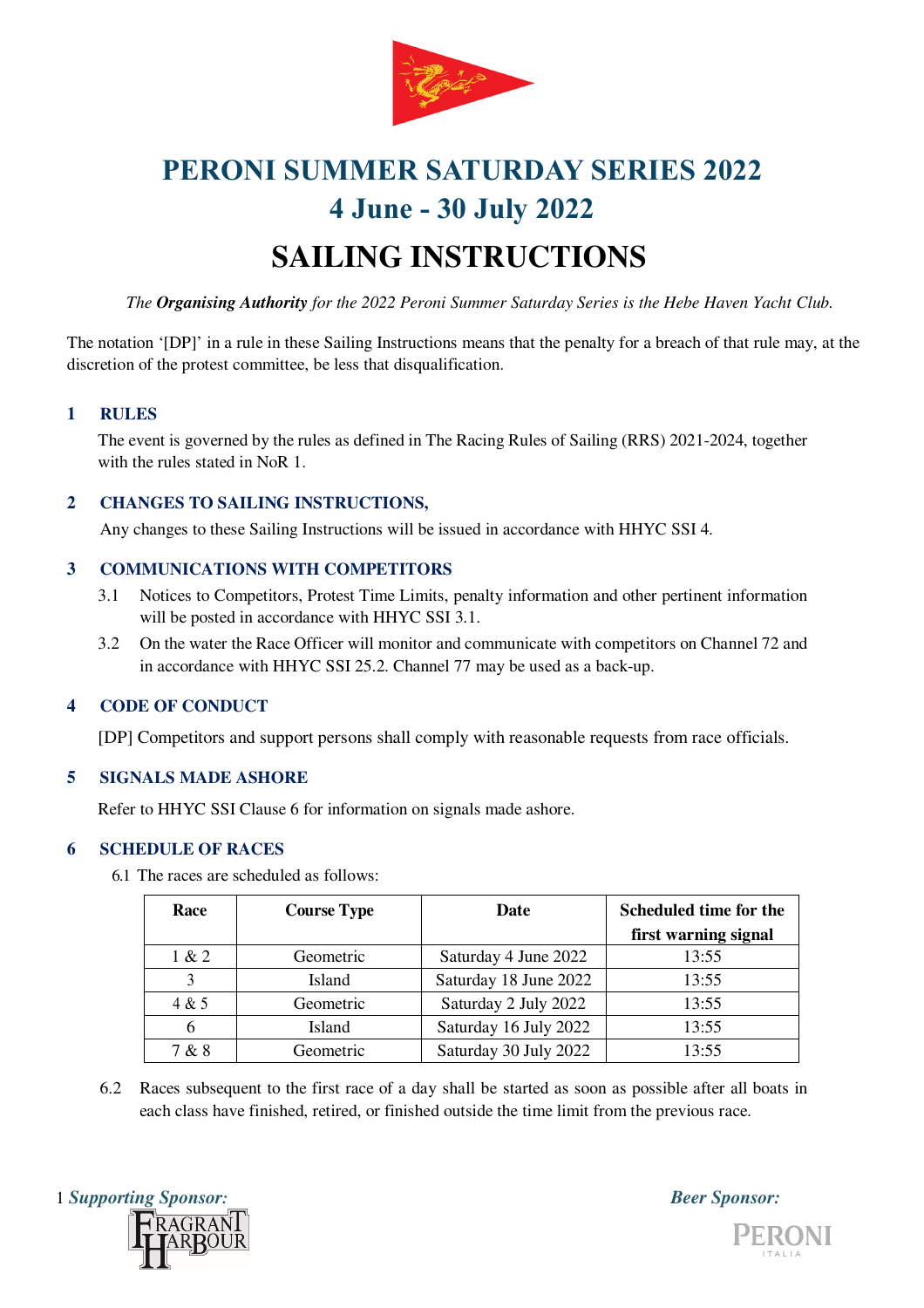

# **7 CLASS FLAGS AND STARTING SEQUENCE**

7.1 Class flags and starting sequence will be as follows:

| <b>Class / Division</b> | <b>Rating System</b> | <b>Class Flag</b> | <b>Proposed Starting Sequence</b> |
|-------------------------|----------------------|-------------------|-----------------------------------|
| $\rm IRC$               | $\rm IRC$            |                   |                                   |
| Sportsboat              | <b>SMS</b>           |                   |                                   |
| <b>J80</b>              |                      |                   |                                   |
| <b>HKPN</b>             | <b>HKPN</b>          |                   |                                   |
| Dragon                  |                      |                   |                                   |

- 7.2 The Race Officer may change the starting sequence. Competitors are reminded to check the flags on the Committee Boat during the starting sequence.
- 7.3 The Race Committee, upon receipt of entries, may decide to sub-divide the IRC and/or HKPN Classes into divisions based on suitable rating bands and to alter the starting sequence. A Notice to Competitors will be issued to advise any amendments, which will be posted on the ONB not later than 12:00 noon on Thursday, 2 June 2022.
- 7.4 Boats in the HKPN class may elect not to use a spinnaker in a particular race by informing the Committee Boat before the Warning Signal of that race. Yachts so electing will be given a 1.5% spinnaker allowance on their HKPN. No such allowance will be made for any other Class.

# **8 THE RACING AREA**

The Racing Area is given at HHYC SSI Clause 9.

# **9 COURSES**

The courses for all races are provided in the HHYC SSI Appendices.

# **10 MARKS**

The marks are given in HHYC SSI 11 and Appendices.

# **11 Not Used**

# **12 THE START**

- 12.1 The starting line and starting sequence will be as stated in HHYC SSI 12.
- 12.2 [DP] Boats whose preparatory signal has not been made shall keep well clear of the starting area, during the starting sequence for other races, in accordance with HHYC SSI 12.1.3.
- 12.3 If any part of a boat's hull is on the course side of the starting line at her starting signal and she is identified, the race committee will attempt to hail her sail number or name; such hailing may be made with a short delay. Failure to hail a boat, failure of the boat to hear such a hail, or the order in which boats are hailed will not be grounds for a request for redress. This changes RRS 62.1(a).



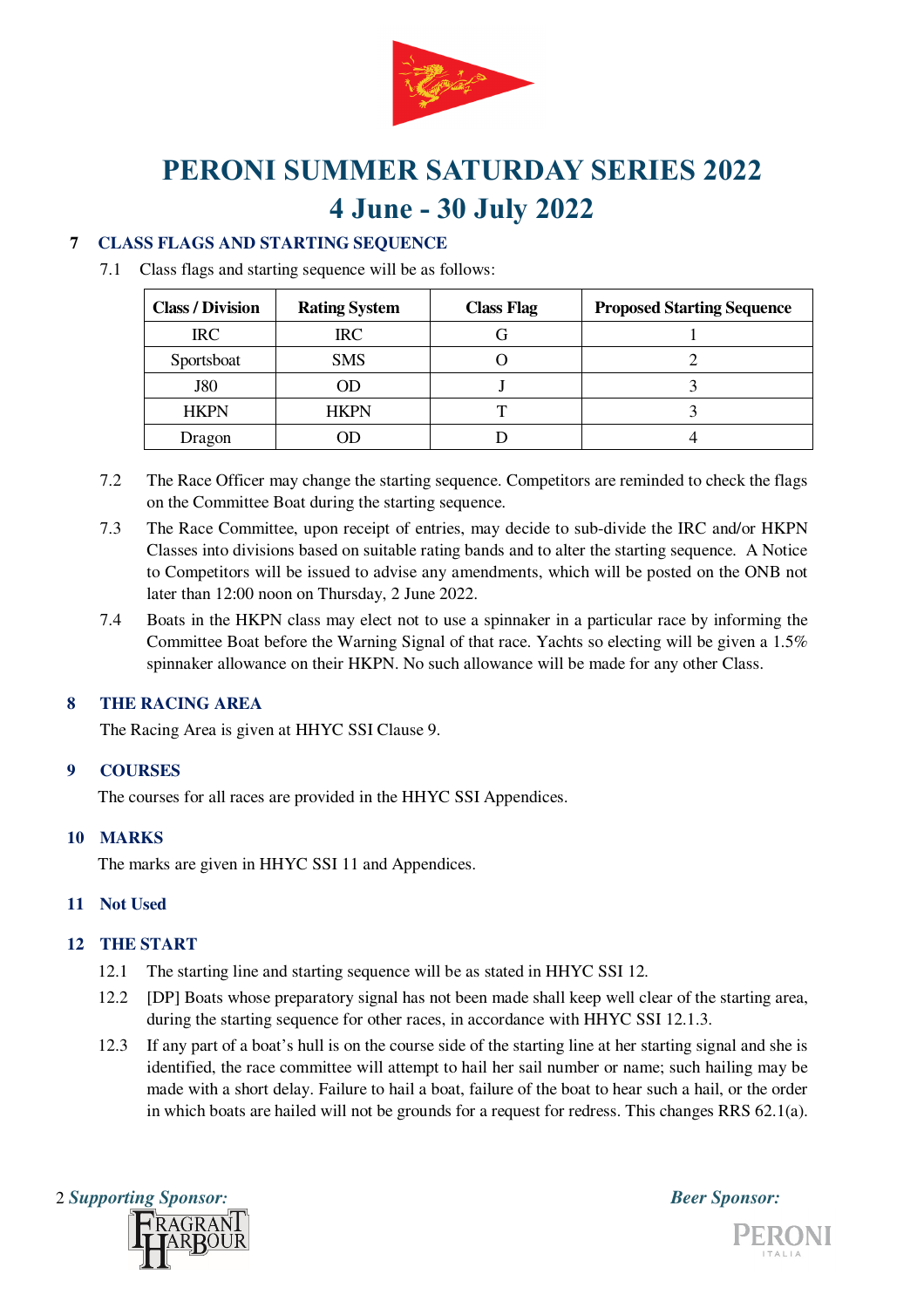

# **13 CHANGE OF THE NEXT LEG OF THE COURSE**

In a geometric race, a mark may be moved once up to 10 degrees and/or 100 metres from its original laid position without the Race Officer signalling a change of course. This changes RRS 33.

#### **14 THE FINISH**

- 14.1 The finish will be as stated in HHYC SSI 16
- 14.2 The finishing mark (ODM) for Island Courses will generally be on the port side of the Course.
- 14.3 Boats that retire from the race shall notify the Race Officer or face potential disqualification, all in accordance with HHYC SSI 19.

# **15 PENALTY SYSTEM**

For the Sportsboat Class, the penalty for breaking a Part 2 rule shall be a One-Turn Penalty. This changes RRS 44.1.

#### **16 TIME LIMITS**

Pursuant to HHYC SSI 17 the following time limits apply to the first geometric race in a day:

**Race Time Limit – 70 minutes: and** 

**Finishing Window** for each class or division – 30 minutes.

#### **17 HEARING REQUESTS**

The timing and procedure in respect of protests and redress requests are set out in HHYC SSI 20.

#### **18 SCORING**

The scoring system will be as stated in HHYC SSI 22. Discards shall apply as set out in NoR 15.

#### **19 SAFETY REGULATIONS**

All boats shall comply with Safety Regulations as stated in the HHYC SSI 23 and NoR 1 and 22.

#### **20-22 Not Used**

#### **23 OFFICIAL VESSELS**

Official vessels will be identified as follows:

- Committee Boat: Hebe One
- Mark laying boat 1: Yellow P4
- Mark laying boat 2: Yellow P4 (if used)
- Safety boat: Yellow P4

# **24 Not Used**